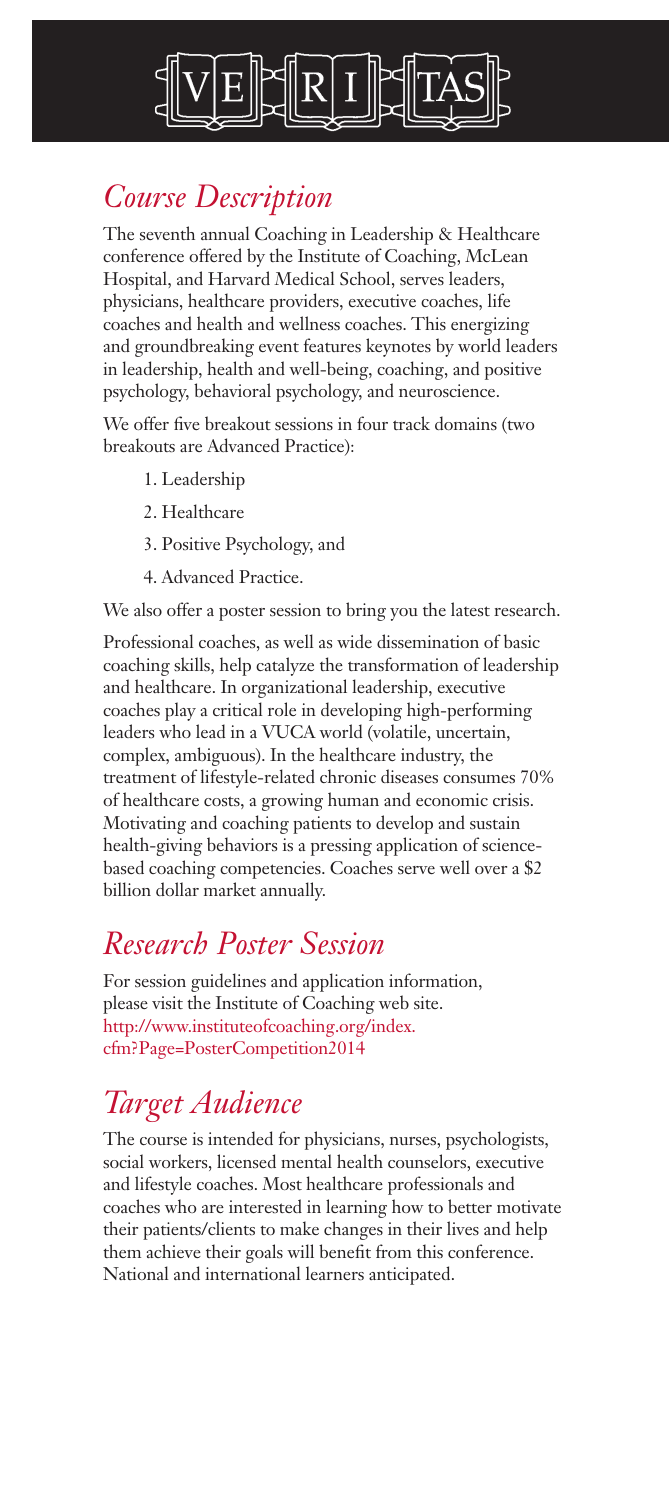# COACHING IN LEADERSHIP AND HEALTHCARE

# *Course Objectives*

Upon completion of this course, participants will be able to:

- Describe a variety of models, theories, and domains of psychology and leadership and apply these to coaching and healthcare practices.
- Discuss emerging research on the efficacy of coaching models and practices.
- Apply basic coaching skills in medical, therapy, or leadership practices to enhance outcomes.
- Practice advanced coaching skills applicable to leadership and healthcare.

# *Accreditation*

**Physicians:** The Harvard Medical School is accredited by the Accreditation Council for Continuing Medical Education to provide continuing medical education for physicians.

The Harvard Medical School designates this live activity for a maximum of 13.50 *AMA PRA Category 1 Credits*™. Physicians should claim only the credit commensurate with the extent of their participation in the activity.

**The Royal College of Physicians and Surgeons of Canada** recognizes conferences and workshops held outside of Canada that are developed by a university, academy, hospital, specialty society, or college as accredited group learning activities.

*AMA PRA Category 1 Credits*™ claimed by physicians attending live events certified and organized in the United States for *AMA PRA Category 1 Credits*™ can be claimed through the agreement on mutual recognition of credits between UEMS and AMA, considered as being equal to the **European Continuous Medical Education Credits** (ECMEC©) granted by the UEMS. One *AMA PRA Category 1 Credits*™ is equivalent to one (1) hour of European EACCME Credit (ECMEC©), therefore up to 13.50 ECMEC© Credits are available. Each medical specialist should claim only those hours of credit that he/ she actually spent in the educational activity.

**Psychologists:** McLean Hospital is approved by the American Psychological Association to sponsor continuing education for psychologists. McLean Hospital maintains responsibility for this program and its content. Participants meeting requirements will receive 13.5 CE credits.

**Nurses:** This program meets the requirements of the Massachusetts Board of Registration in Nursing (244 CMR 5.00) for 13.5 contact hours of nursing continuing education credit. Advance practice nurses, please note: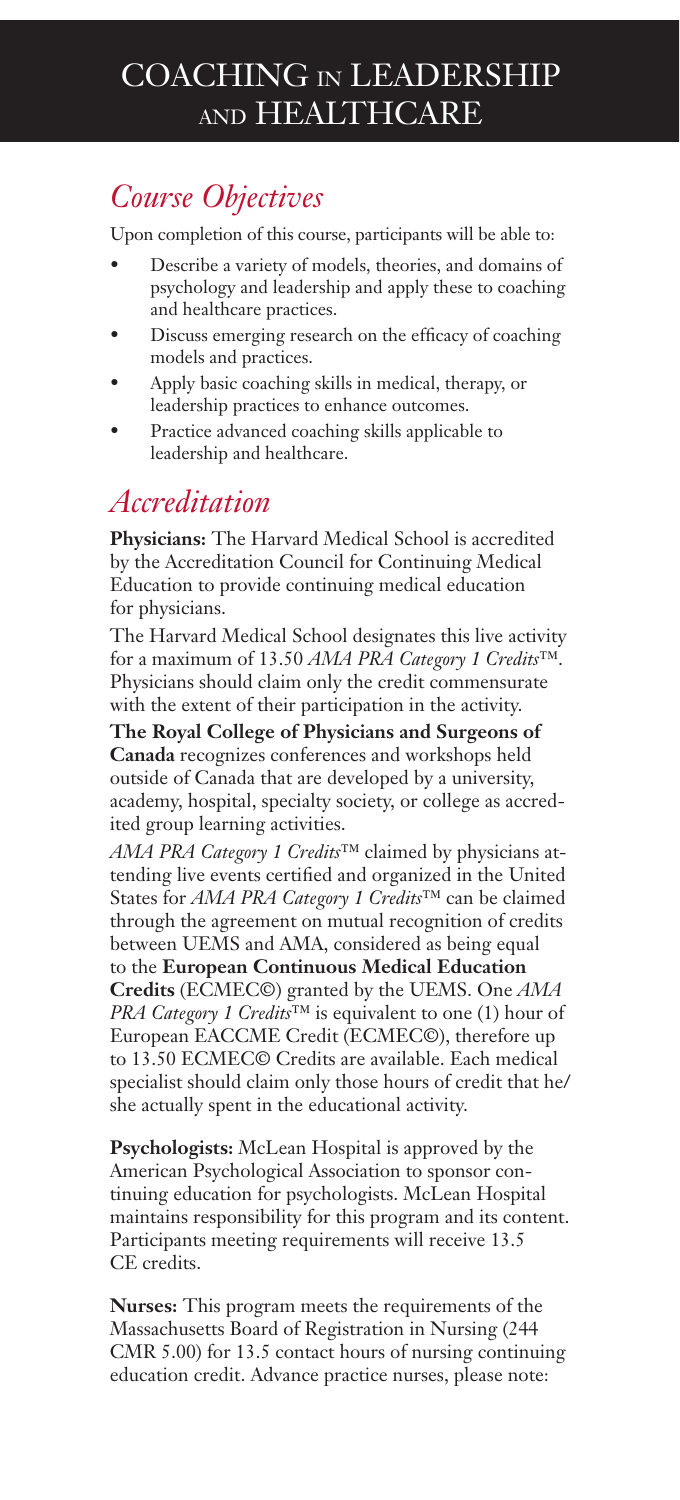

educational activities which meet the requirements of the ACCME (such as this activity) count toward 50% of the nursing requirement for ANCC accreditation.

**Social Workers:** Application for social work continuing education credits has been submitted. Please contact us at 617.855.3140 for the status of social work CE accreditation.

**Licensed Mental Health Counselors:** McLean Hospital is an NBCC Approved Continuing Education Provider (ACEP™) and may offer NBCC approved clock hours for events that meet NBCC requirements. The ACEP solely is responsible for all aspects of the program. The hospital's provider number is 6085. This program is approved for 13.5 clock hours of CE credit or 1.35 CEUs.

**International Coach Federation (ICF):** This activity has been approved for 13 ICF core competency continuing education credits from the International Coach Federation.

# *ACGME Competencies*

This course is designed to meet one or more of the following Accreditation Council of Graduate Medical Education competencies:

- Patient care
- Medical knowledge
- Interpersonal and communication skills
- Professionalism

# *Registration Information*

**Tuition Fee** Doctoral Level (PhD, OD, JD, PsyD, MD, etc.) **\$535.00 (USD)** Residents and Fellows in Training **\$475.00 (USD)** Allied Health Professionals **\$475.00 (USD)** Coaches (non-doctoral level) **\$475.00 (USD)**



McLean Hospital, America's #1 hospital for psychiatric care.

*~ U.S. News & World Report, 2013*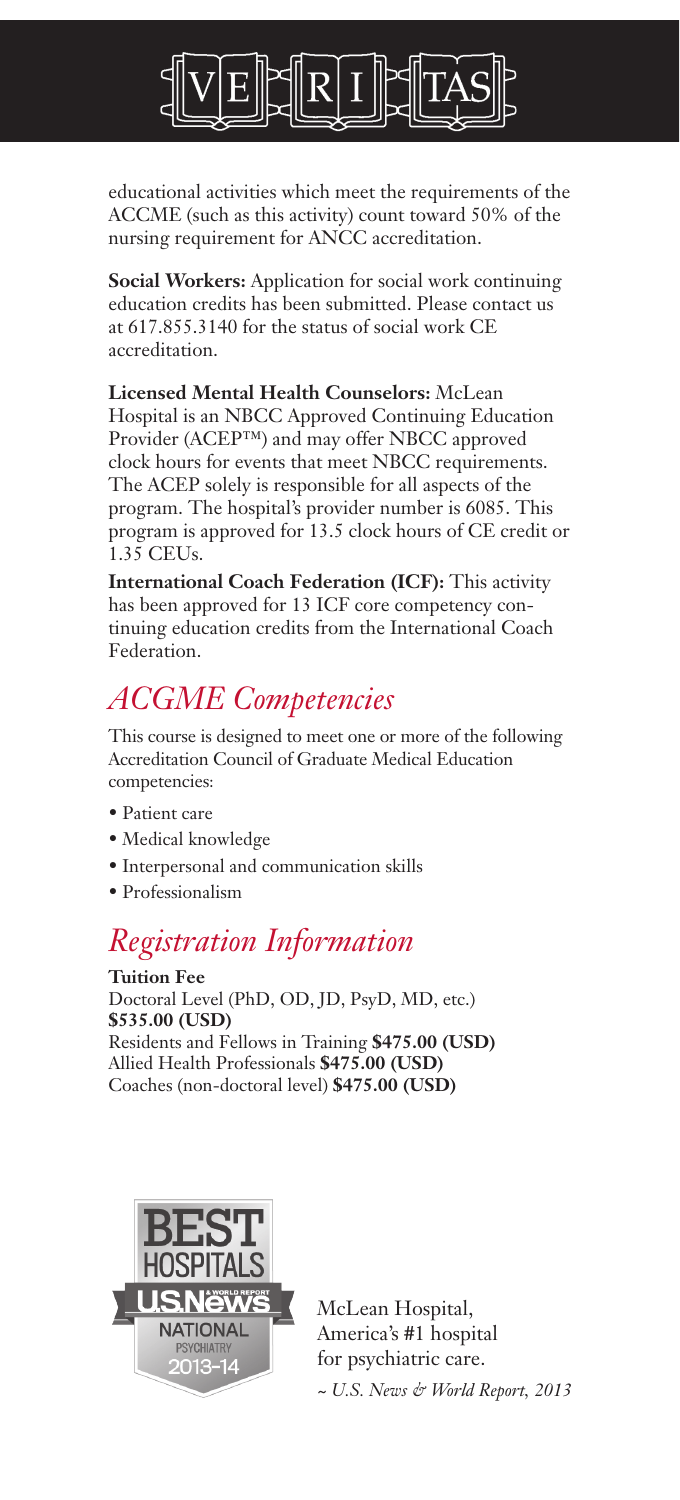# COACHING IN LEADERSHIP AND HEALTHCARE

Registration by credit card (VISA, MasterCard or American Express) can be made at: www.cme.med.harvard. edu/courses/coaching. Registration by check (draft on a United States bank), please make payable to Harvard Medical School and mail with registration form to **Harvard Medical School–—Department of Continuing Education, PO BOX 417476, Boston, MA 02241- 7476.** Telephone or fax registration is not accepted.

Registration with cash payment is not permitted. Upon receipt of your paid registration an email confirmation from the HMS-DCE office will be sent to you. Be sure to include an email address that you check frequently. Your email address is used for critical information including registration confirmation, evaluation and certificate.

# *Inquiries*

By phone at 617-384-8600, Monday–Friday, 9am to 5pm (EST) or by email at : hms-cme@hms.harvard.edu

# *Online Information*

To register or view activity information online, visit www.cme.med.harvard.edu/courses/coaching. To ensure proper registration, please enter the three characters of the source code found above your name.

# *Disclosure Policy*

Harvard Medical School (HMS) adheres to all ACCME Essential Areas, Standards, and Policies. It is HMS's policy that those who have influenced the content of a CME activity (e.g. planners, faculty, authors, reviewers and others) disclose all relevant financial relationships with commercial entities so that HMS may identify and resolve any conflicts of interest prior to the activity. These disclosures will be provided in the activity materials along with disclosure of any commercial support received for the activity. Additionally, faculty members have been instructed to disclose any limitations of data and unlabeled or investigational uses of products during their presentations.

# *Refund Policy*

A handling fee of \$60 is deducted for cancellation. Refund requests must be received by postal mail, email or fax one week prior to this activity. No refunds will be made thereafter.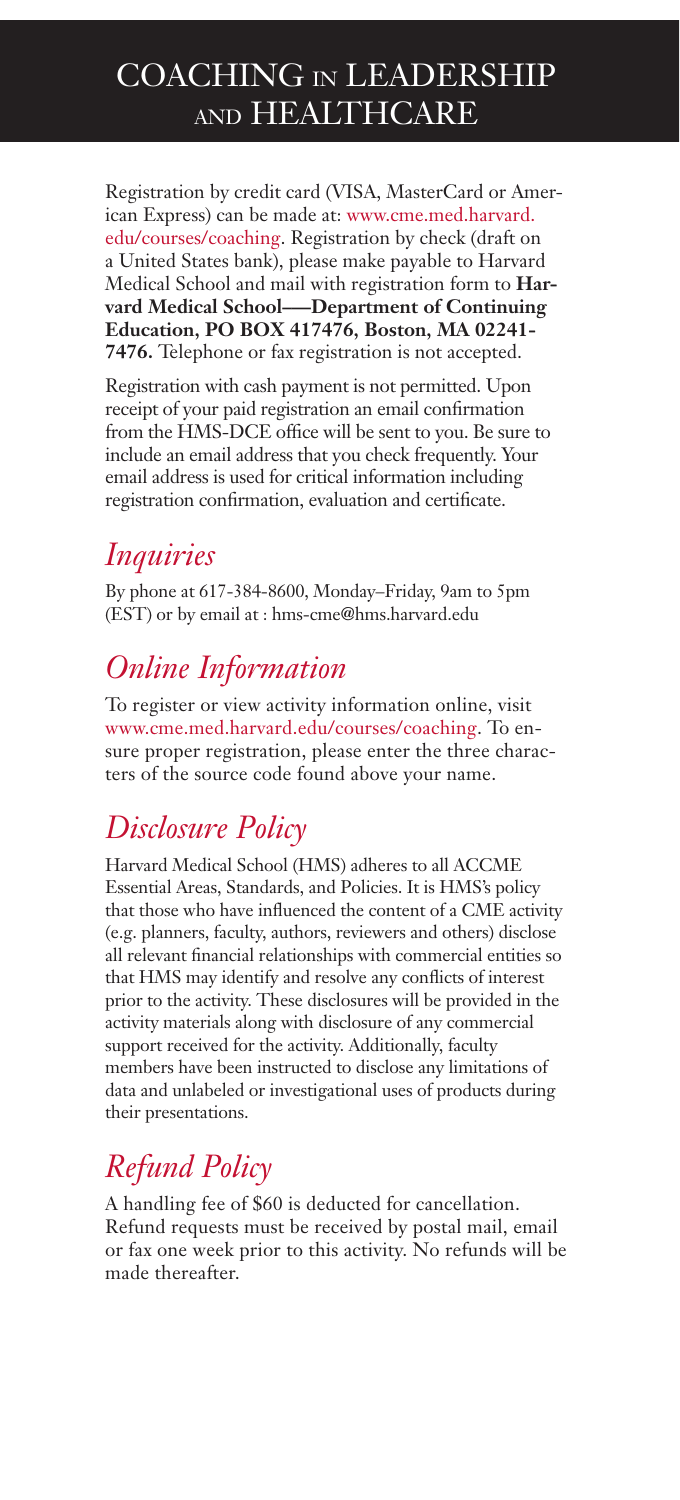

## *Course Location*

All sessions for this course will be held at the Renaissance Boston Waterfront Hotel, 606 Congress Street, Boston, MA 02210.

### *Accommodations/Travel*

A limited number of rooms have been reserved at the **Renaissance Boston Waterfront Hotel**, 606 Congress Street, Boston, MA 02210 (1-888-796-4664) until August 21, 2014. Please specify that you are enrolled in this course to receive a reduced room rate of \$299 per night Single/Double. Hotel arrangements can also be made online https://resweb.passkey.com/Resweb. do?mode=welcome\_gi\_new&groupID=20635760. Please do not purchase non-refundable airline ticket(s) until you have received an email from our office confirming your paid registration. For airfare reservations, contact the HMS Travel Desk toll free at 1-877-4-HARVMD (1-877-442-7863) Monday - Friday, 9 am to 5 pm (ET). From outside the U.S., Canada, and Virgin Islands, please call 1-617-559-3764.

## *McLean Hospital Contact Information*

Telephone: (617) 855-3152 E-mail: education@mclean.harvard.edu

# *Course Directors*

#### **Carol Kauffman, PhD, ABPP, PCC**

Assistant Clinical Professor in Psychiatry, Harvard Medical School

#### **Margaret Moore, MBA**

Faculty, Harvard University Extension School Science of Coaching Psychology and Applied Coaching Psychology

#### **Christopher Palmer, MD**

Assistant Professor of Psychiatry, Harvard Medical School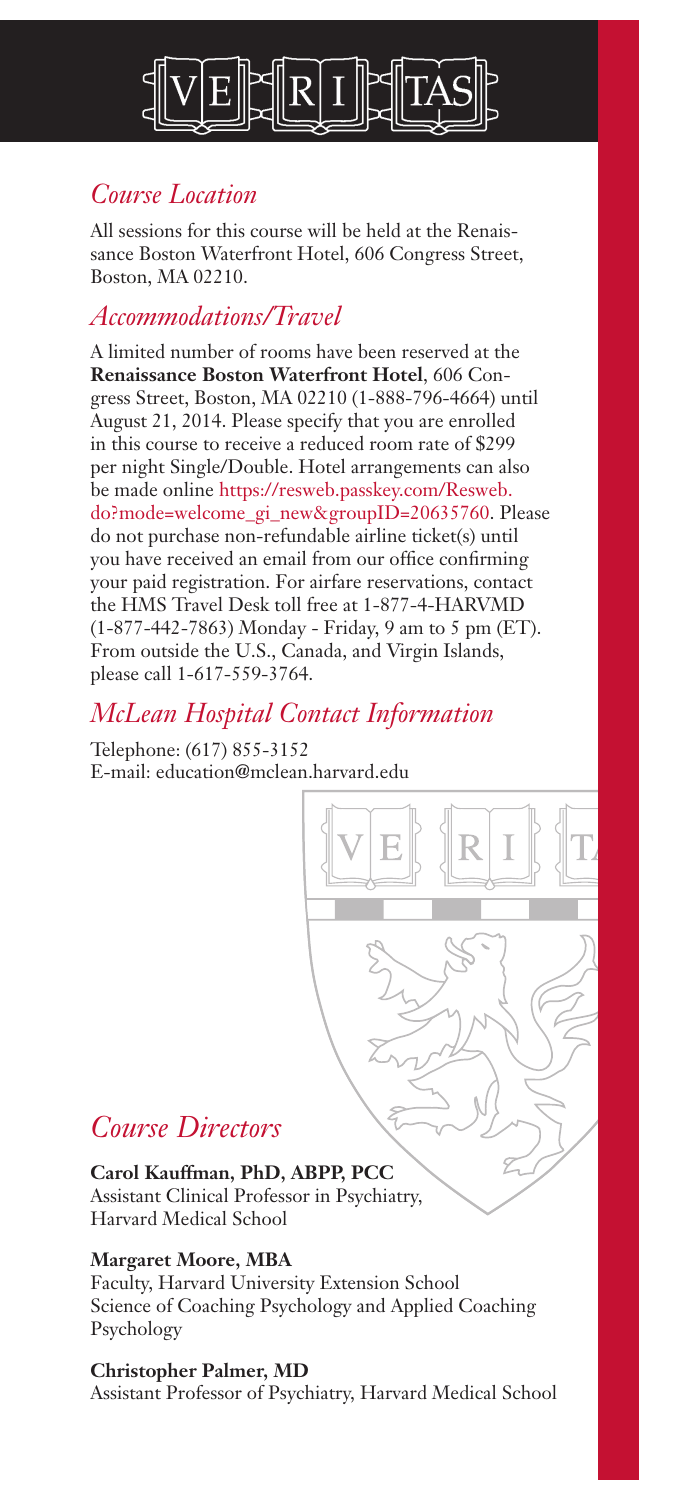

Department of Continuing Education Department of Continuing Education Boston, MA 02117-0825 Harvard Medical School Boston, MA 02117-0825 Harvard Medical School P.O. Box 825 P.O. Box 825

Non Profit Org. U.S. Postage PAID Boston, MA Permit # 1325

Permit #1325 Boston, MA

Non Profit Org. U.S. Postage

> www.cme.hms.harvard.edu **www.cme.hms.harvard.edu**

# Leadership and Healthcare **Leadership and Healthcare** Coaching in **Coaching in**

September 12-13, 2014 . Boston, MA **September 12–13, 2014 • Boston, MA**



**Harvard Medical School** 化乙基二氯 医牙的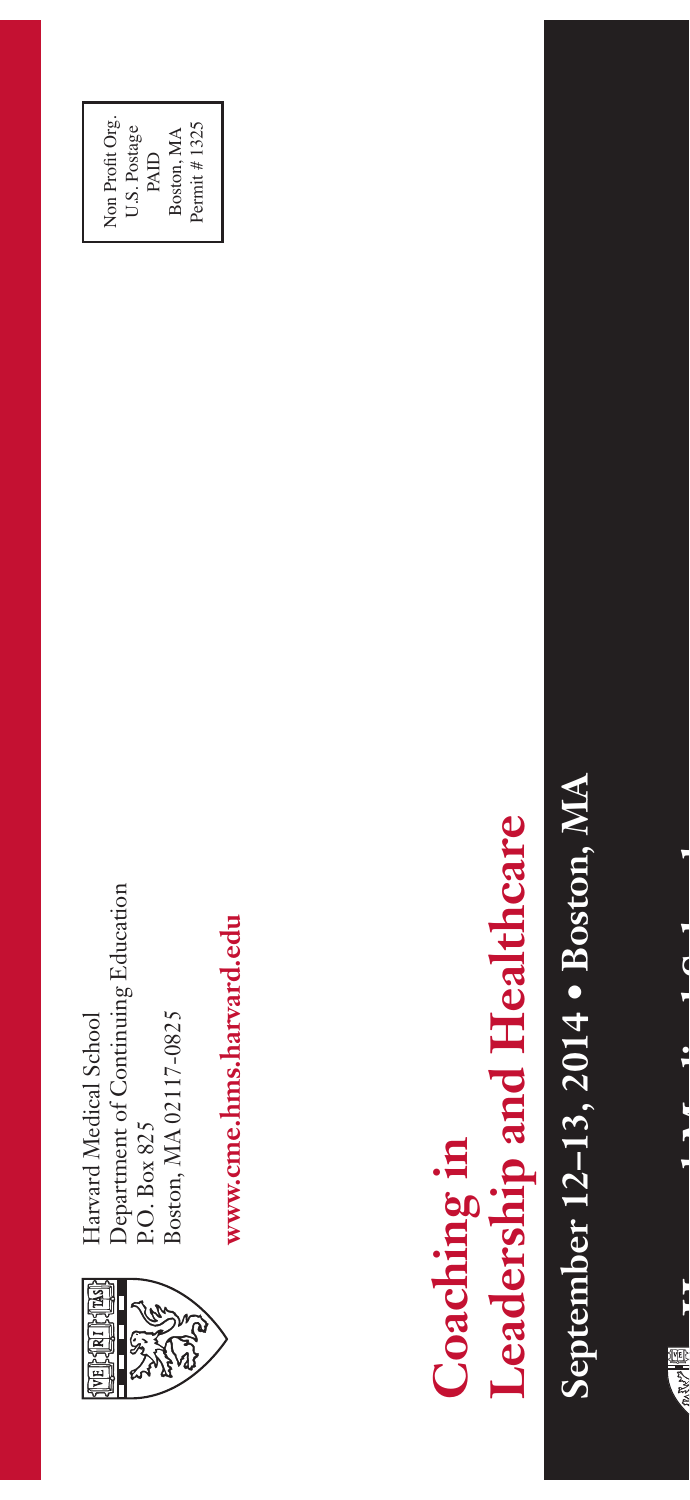# $\|{\mathbf{R}}\|$  i  $\|$   $\|$  the  $\|$  $\mathbf{E}$

# **Coaching**  in **Leadership**  and **Healthcare**

# **September 12–13, 2014 Friday–Saturday**

**Renaissance Boston Waterfront Hotel 606 Congress Street Boston, MA 02210**

**Offered by Institute of Coaching McLean Hospital and Harvard Medical School**



MCLEAN HOSPITAL, HARVARD MEDICAL SCHOOL AFFILIATE



McLean hospital HARVARD MEDICAL SCHOOL AFFILIATE



**HARVARD** MEDICAL SCHOOL

McLean Hospital America's #1 hospital for psychiatric care *~ U.S. News & World Report, 2013*

**Harvard Medical School Larvard Medical Schoc** 

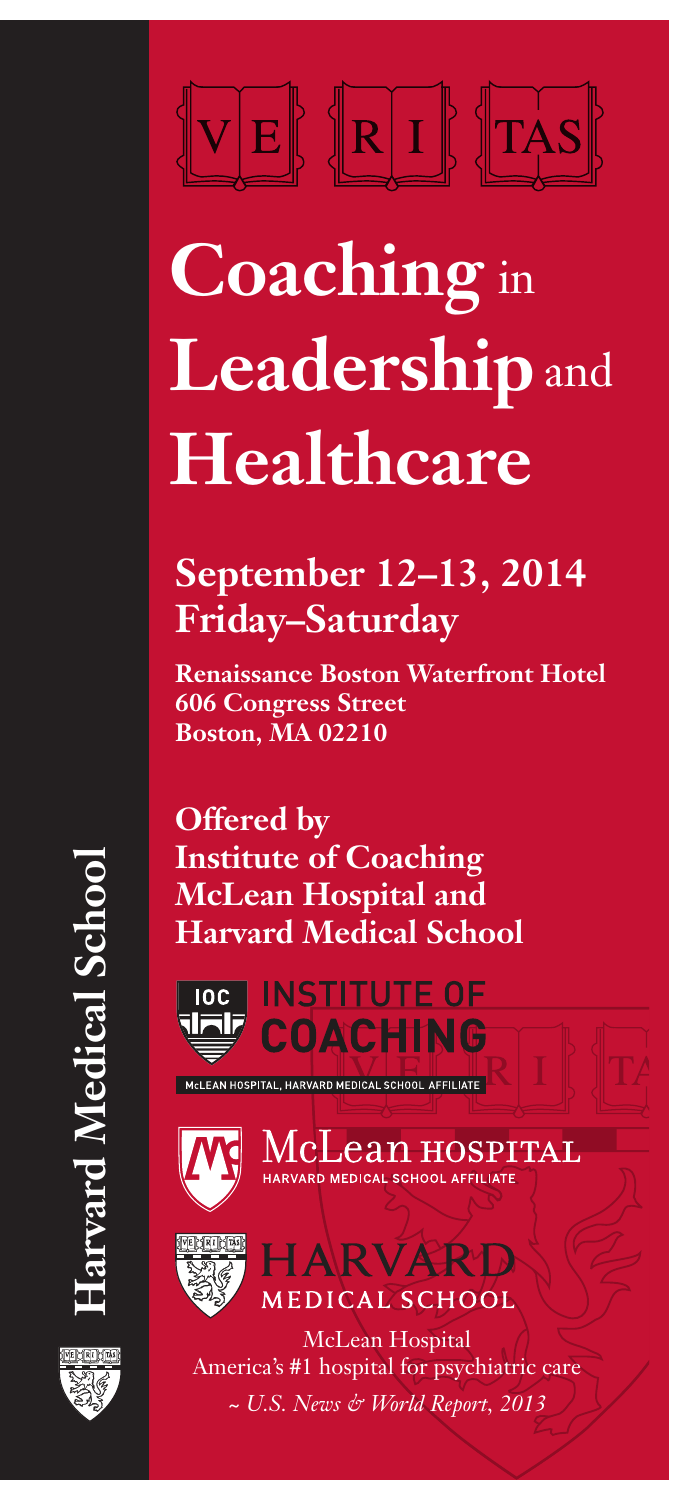

#### **FRIDAY, SEPTEMBER 12, 2014**

**7:00 am – 8:00 am Registration and Continental Breakfast**

#### **8:00 am – 8:45 am**

**Vision**, Scott L. Rauch, MD **Welcome**, Christopher Palmer, MD **Conference Overview**, Carol Kauffman, PhD, ABPP, PCC; Margaret Moore, MBA **Vision of Excellence Award**

**8:45 am – 9:45 am**

**The Leader's Focus**, The Linda S. Ballew Lecture Daniel Goleman, PhD

#### **9:45 am – 10:15 am Break**

#### **10:15 am – 11:15 am**

**Flexible Minds, Hearts, and Hands: How to Empower Leaders, Workers, and Lives**, Steven C. Hayes, PhD

#### **11:15 am – Noon**

**Translation Panel: Client applications of Emotional Intelligence**, Carol Kauffman, PhD, ABPP, PCC; Margaret Moore, MBA

**Noon – 1:30 pm Lunch (on your own)**

#### **1:30 pm – 3:30 pm** Choose One Track

#### TRACK 1: LEADERSHIP

#### **Dignity in Action: From Conflict to Collaboration** Donna Hicks, MS, PhD; Lewis R. Stern, PhD

This session will highlight how vulnerable we all are to being treated as if we didn't matter. It will explain why it hurts when our dignity is violated and why having our dignity honored by others is the key to healthy, loving relationships. We will explore concrete ways to honor dignity and how to use it to repair relationships that have broken under the weight of conflict. If indignity tears us apart, dignity can put us back together again.

#### TRACK 2: HEALTHCARE

#### **Coaching Brain Health** Stephanie Peabody, PsyD; Alvaro Pascual-Leone, MD, PhD; Bonnie Wong, PhD

This presentation will review the state of knowledge in the evolving field of brain health and performance, its importance to healthcare, business, and life, and how coaches are in the ideal position to adopt this knowledge to enhance their practice. Innovative approaches will be offered to illustrate ways in which brain health and performance is currently being screened, assessed, addressed, and monitored in the clinical and mainstream arenas.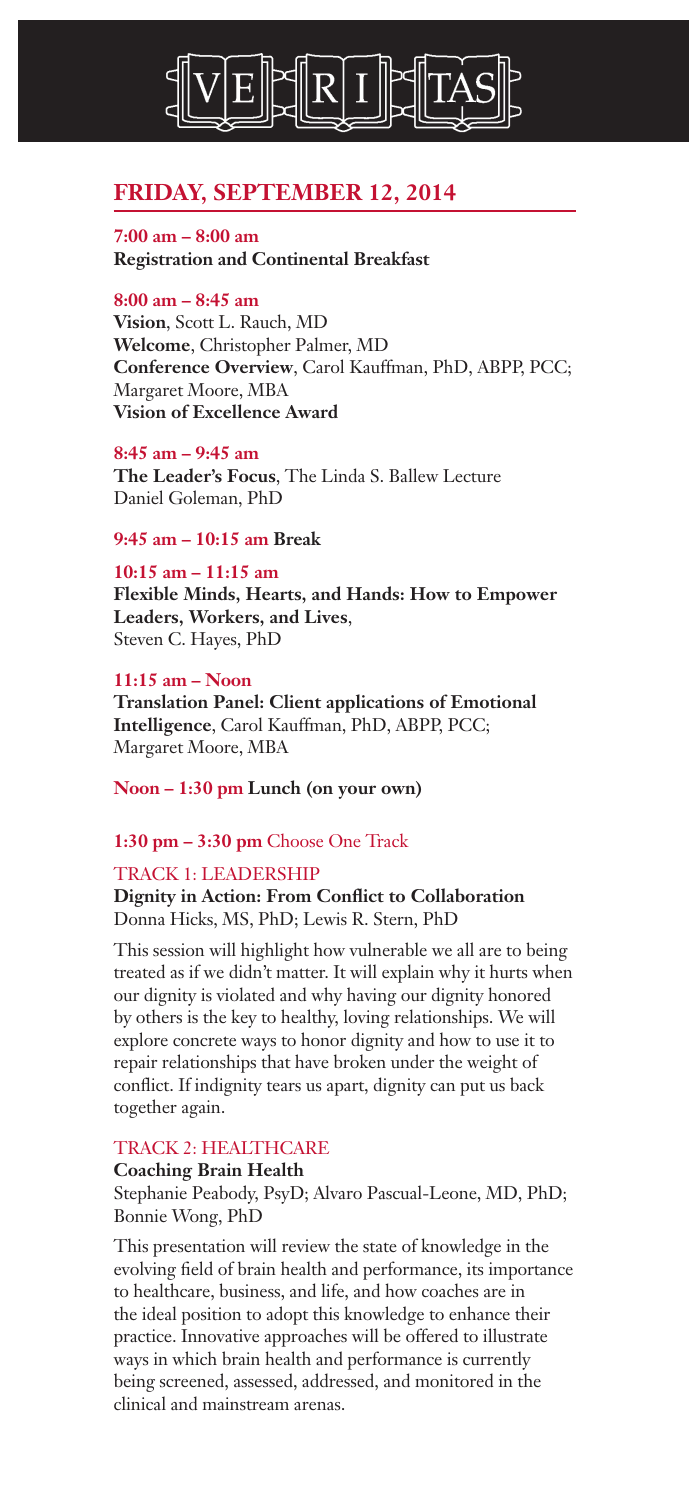#### TRACK 3: POSITIVE PSYCHOLOGY

**Mindful Habit Change in Coaching**

Dan Goleman, PhD; Tara Bennett-Goleman, MA

Our life habits — particularly emotional ones — form unconsciously, and are extremely powerful when they get triggered and take us over. Unhelpful habits are obstacles to optimal performance at work, and genuine connection in our relationships. Tara Bennett-Goleman's model of mindful habit change draws on the latest neuroscience and makes clear why mindfulness gives clients a tool that lets them be in charge of altering maladaptive patterns. We will review the essential steps in mindful habit change, and how coaches can support their clients in applying this powerful method to upgrade their clients' effectiveness at work and in life.

#### TRACK 4: WHAT'S NEW FROM HARVARD MEDICAL SCHOOL

**Coaching Docs: Developing Physician Leaders** Jeff Hull, PhD; Kerri Palamara, MD; Jeanine P. Wiener-Kronish, MD; James P. Rathmell, MD; Larry Harmon, PhD

This session will discuss highly successful leadership training, coaching, and assessment programs conducted at Massachusetts General Hospital, affiliated with Harvard Medical School, including use of 360 feedback and assessment tools, an ongoing coaching initiative for primary care residents, and a panel of senior physicians who have led and participated in executive coaching programs.

#### TRACK 5: ADVANCED PRACTICE (LIMIT 70 REGISTRANTS)

#### **Understanding and Managing Presence in Executive Coaching Engagements** Richard Kilburg, PhD

One's presence has intentional and covert aspects. Case material and an overview of scientific and conceptual material will be presented on leader and coach presence and how to help leaders become more effective.

#### **3:30 pm – 4:00 pm Break & Networking**

#### **4:00 pm – 5:00 pm Aim high-Aim higher: Why is transformational leadership important but insufficient?** Dana Born, PhD, Brigadier General USAF, Retired

#### **5:15 pm – 7:00 pm**

I

**Networking Reception & Poster Session** No education credit available for this event.

In addition to a networking reception the Institute of Coaching is holding our third poster session. Meet coaching researchers and learn about their investigations and outcomes and how to bridge theory and research to best practice.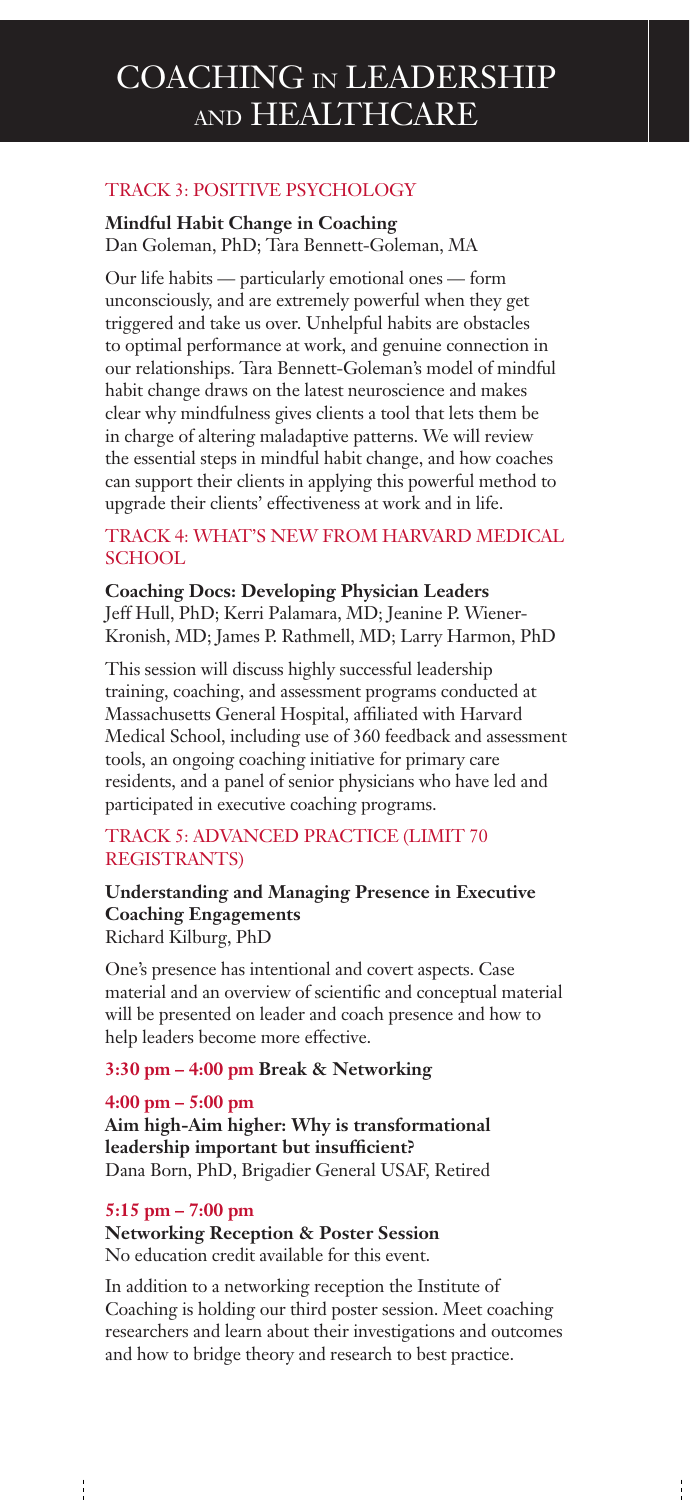

#### **SATURDAY, SEPTEMBER 13, 2014**

**7:00 am – 8:00 am Registration and Continental Breakfast**

#### **8:00 am – 8:30 am**

**Welcome** Christopher Palmer, MD **Founding Fellowship Awards, Poster Award**

**8:30 am - 9:30 am Optimizing Social Relationships in Coaching**

Todd Kashdan, PhD

**9:30 am – 10:30 am The Power of Truth** Yaël Farber

#### **10:30 am – 11:00 am Break & Networking**

**11:00 am – 3:15 pm** Choose One Track

**Noon – 1:30 pm** Lunch Break (on your own)

TRACK 1: LEADERSHIP To be announced.

#### TRACK 2: HEALTHCARE

#### **Changeology: Coaching Clients through the 5 Steps of Change**

John C. Norcross, PhD, ABPP

30 years of research of the Transtheoretical Model and other models have now explicated the structure and science of behavior change for individuals, groups, and organizations. Learn how to guide your clients through the 5 steps/stages of change, to avoid the disastrous missteps, and to tailor their efforts to their particular step in the process. The steps of change are uncannily similar across goals/problems, and success depends on doing the right thing at the right time.

#### TRACK 3: POSITIVE PSYCHOLOGY **Psychological Flexibility in Coaching**

I

Todd Kashdan, PhD; Steven C. Hayes, PhD; Facilitator: Susan David, PhD

Cognitive, emotional, and behavioral flexibility is a key to success in almost every area of life. This workshop will show how coaches, trainers, and consultants can use acceptance, mindfulness, and values-based training drawn from Acceptance and Commitment Training and from positive psychology to create greater psychological agility so as to empower people in work and healthcare settings.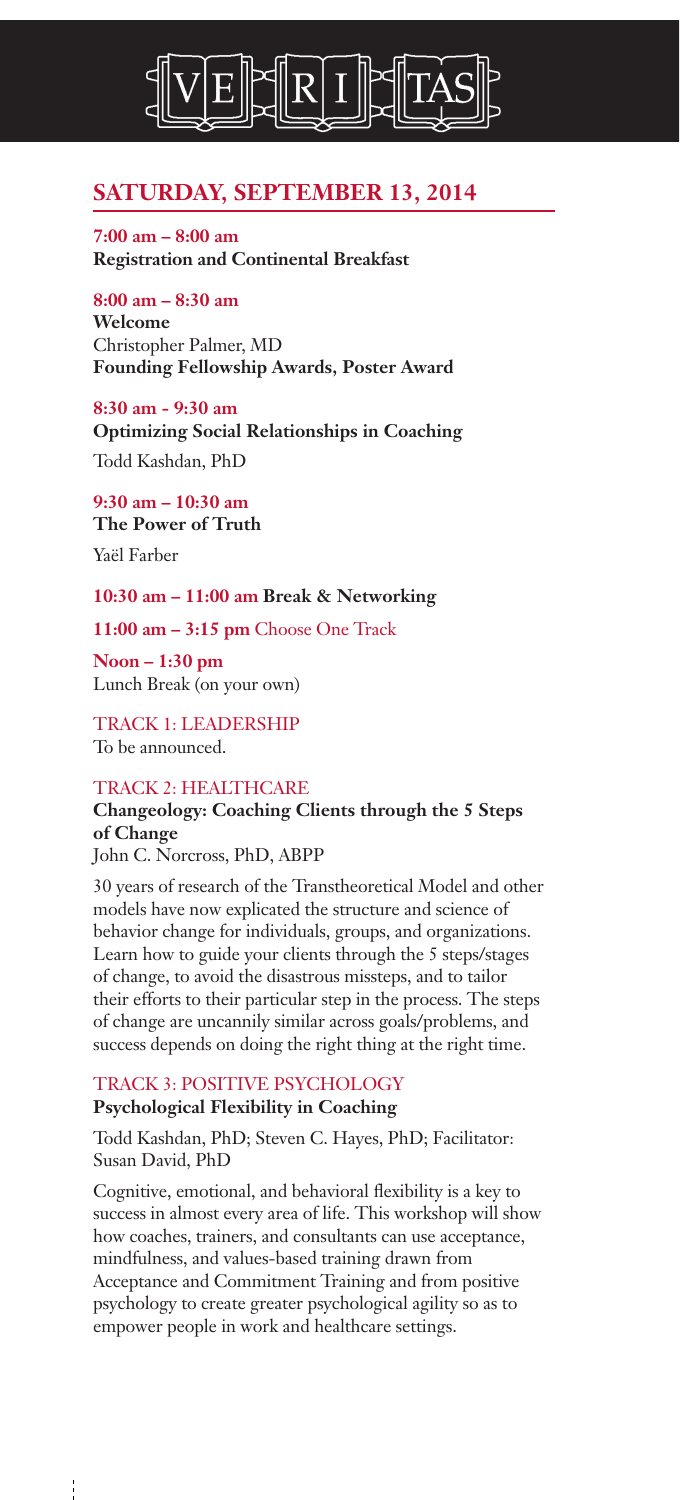#### TRACK 4: ADVANCED PRACTICE (Limit 30 Registrants)

**In Pursuit of Truth** - SOLD OUT Yaël Farber

The empowering and inspiring creative process that occurs in the theatre rehearsal room will be shared with a strictly limited number of participants. This interactive session will showcase techniques developed by Farber over two decades to enable people to access their core narratives and truths as is integral to authentic, purposeful and outstanding living.

#### TRACK 5: ADVANCED WORKSHOP

**Coaching for the 21st Century** Allen Moore, MSc

This presentation and interactive workshop explores how forces in technology and globalization are changing the business and coaching landscape. Survey data on today's most frequent coaching topics as well as future trends in coaching will be explored, with senior coaches commenting on their experiences.

3:15 pm – 3:45 pm **Break & Networking**

3:45 pm – 5:15 pm

**Beethoven's Deafness: Emotional Crisis and Artistic Triumph** Richard Kogan, MD

5:15 pm – 5:30 pm

**Stepping Toward the Future, Together** Carol Kauffman, PhD, ABPP, PCC; Margaret Moore, MBA

 $\alpha$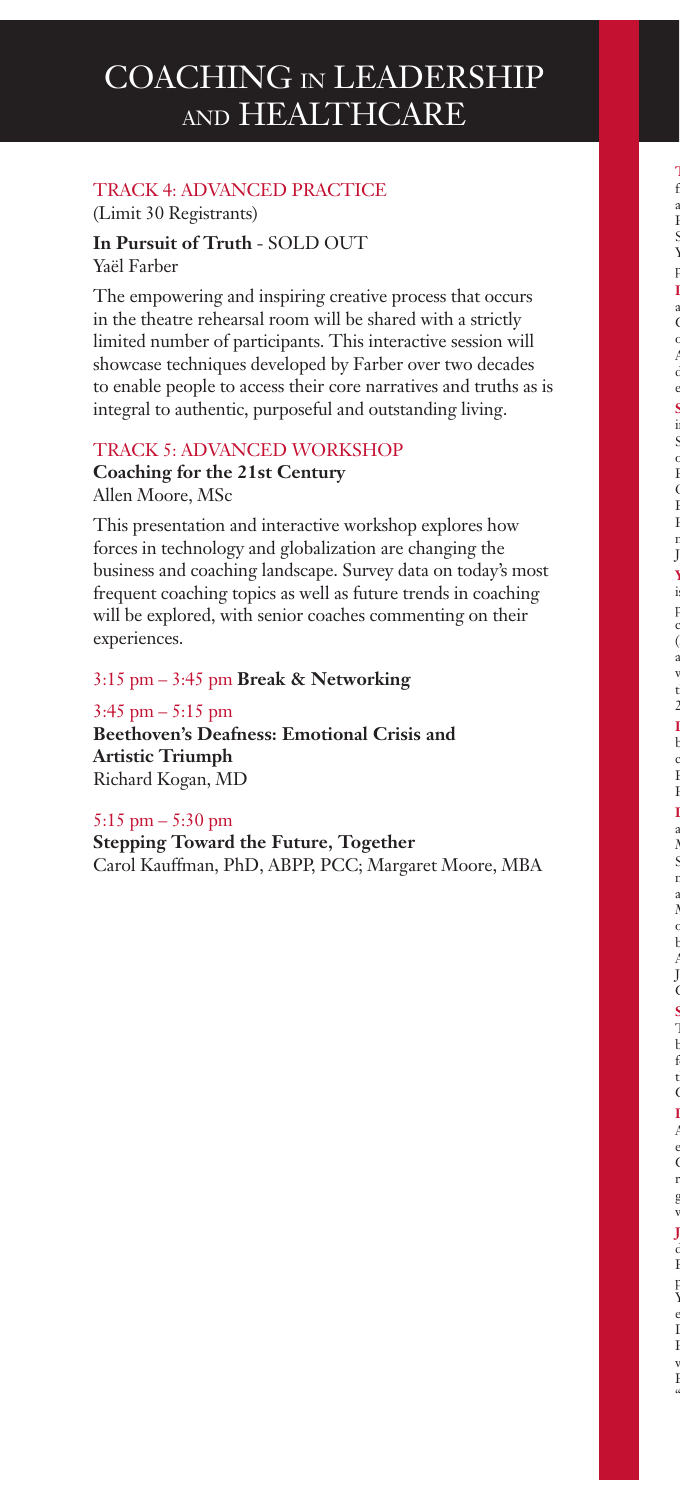# **FACULTY**

**Tara Bennett-Goleman, MA**, is a pioneer in integrating mindfulness with methods from cognitive therapy. A psychotherapist and international workshop leader, she is the author of the New York Times best-seller Emotional Alchemy: How the Mind Can Heal the Heart, and, more recently, Mind Whispering: A New Map to Freedom From Self-Defeating Emotional Habits, Tara studied at the Cognitive Therapy Center of New York, and has been a longtime student of mindfulness and other meditative traditions; her practice integrates Eastern and Western methods for working with the mind.

**Dana Born, PhD** is a Lecturer in Public Policy in the Center for Public Leadership at Harvard University's Kennedy School of Government. She is a retired Brigadier General, USAF having served as Dean at the United States Air Force Academy, Chair of the Behavioral Sciences and Leadership Department, Commander during 9/11 and in Afghanistan in support of Operation Enduring Freedom. She focuses on leader-leadership development, ethics and decision-making.… and how today as leaders we must exercise effective leadership with character, purpose and commitment in a rapidly changing world.

**Susan David, PhD**, is a founder and co-director of the Institute of Coaching, is an internationally recognized leader operating at the nexus of business and psychology. She routinely consults, speaks and coaches at the most senior levels of Fortune 500 organizations and influential not-for-profits like the United Nations Development Program, Ernst and Young and World Economic Forum. Susan is author of the definitive Oxford Handbook of Happiness (Oxford University Press, 2013), Beyond Goals: Effective Strategies for Coaching and Mentoring (Gower, 2013), and the top rated Harvard Business Review article "Emotional Agility." Her work has been featured in many top media outlets including TIME, USA Today, Fast Company, the Wall Street Journal, and Inc.com.

**Yaël Farber**, named one of the most important artists on the world stage today, is a multiple award-winning director and playwright of international acclaim. Her productions have toured the world extensively - earning her a reputation for hard-hitting, controversial works of the highest artistic standard. Her most recent work NIRBHAYA (Directed and Written by Farber in India) earned rave reviews and three international awards at the 2013 Edinburgh Festival. MIES JULIE (Written and Directed by Farber) won a string of international awards at the 2012 Edinburgh Festival, was named one of the Top Ten Productions of 2012 by The New York Times, and Top 5 Productions of 2012 by The Guardian.

**Daniel Goleman, PhD**, a psychologist and science journalist, is best-known for his books on emotional intelligence and his writing on leadership has become familiar to coaches and consultants worldwide. His recent book Focus: The Hidden Ingredient in Excellence, was adapted into the cover article "The Leader's Focus" in the December Harvard Business Review.

**Larry Harmon, PhD** is a Psychologist and Director of the PULSE Program, as well as a voluntary Associate Professor in the Department of Psychiatry, Miller School of Medicine at the University of Miami. He is the founder of the Quality PULSE 360 Survey, used for nearly 5000 healthcare professionals and leaders at over 200 academic medical centers, community hospitals and practice groups, including the Johns Hopkins and the Universities of Miami, Minnesota, Michigan, California and Utah; as well as Massachusetts General Hospital, Brigham and Women's, Beth Israel Deaconess and four other Harvard Hospitals. He has co-authored several articles and chapters on physician behavior and professionalism, including "Managing Stress in the Orthopaedic Family: Avoiding Burnout, Achieving Resilience," which appeared in the Journal of Bone and Joint and was co-authored with the Chief of Orthopaedic Surgery at Massachusetts General Hospital.

**Steven C. Hayes, PhD** is Nevada Foundation Professor and Director of Clinical Training at the Department of Psychology at the University of Nevada. An author of 36 books and 525+ scientific articles, his bookGet Out of Your Mind and Into Your Life was featured in Time and for a time was the best selling self-help book in the US. Dr. Hayes is the recipient of the Lifetime Achievement Award from the Association for Behavioral and Cognitive Therapy.

**Donna Hicks, MS, PhD**, is an Associate at the Weatherhead Center for International Affairs at Harvard University. She facilitated dialogues in numerous unofficial diplomatic efforts worldwide. She has taught courses in conflict resolution at Harvard, Clark, and Columbia Universities and conducts trainings seminars in the US and abroad on the role dignity plays in conflict. She consults to corporations, schools, churches, and nongovernmental organizations. Her book, Dignity: Its Essential Role in Resolving Conflict, was published by Yale University Press.

**Jeffrey Hull, PhD** is founding partner and CEO of Leadershift, Inc., a leadership development and coaching consultancy based in New York City. He is Director of Education and Business Development at the Institute of Coaching, clinical instructor in psychology at Harvard Medical School, and an adjunct professor of leadership at New York University. His background includes over twenty years of consulting and coaching experience with C-suite executives at major corporations and non-profit institutions. Dr. Hull has recently been involved with coaching physician leaders at MGH, Yale-New Haven, Weill Cornell and NYU medical Centers. A case study from his recent coaching work with anesthesia faculty at Harvard/Mass General Hospital, entitled, "Developing Physician Leaders" was published in the primary journal of anesthesia practitioners, "Anesthesiology", in the fall of 2012.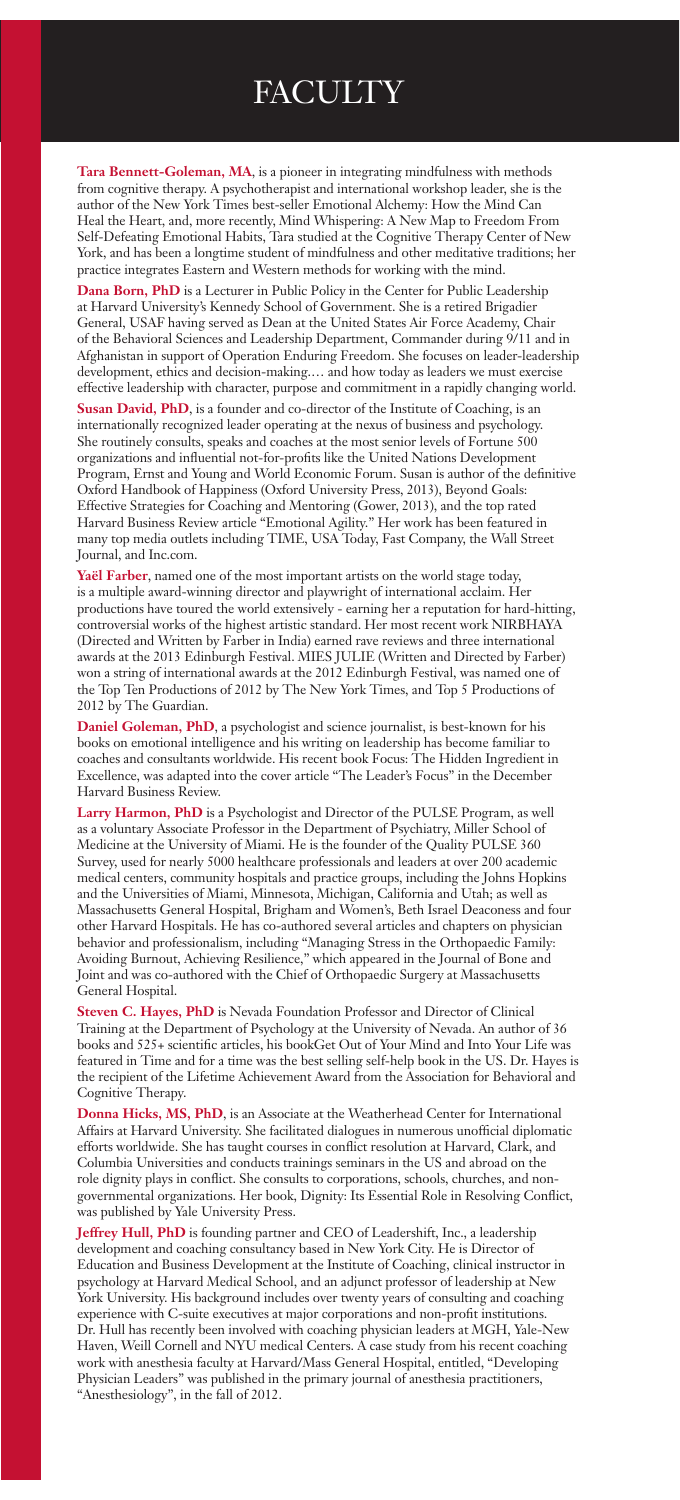# **FACULTY**

**Todd Kashdan, PhD** is a Professor of Psychology and Senior Scientist at the Center for Consciousness and Transformation at George Mason University. He has been honored as faculty member of the year and early career awards from the American Psychological Association, Association for Behavioral and Cognitive Therapies, and International Society for Quality of Life Studies. He has published over 150 scholarly articles and authored Curious? Discover the Missing Ingredient to a Fulfilling Life (William Morrow), Designing Positive Psychology (Oxford University Press), Mindfulness, Acceptance, and Positive Psychology: The Seven Foundations of Well-Being (New Harbinger), and his secret book with Robert Biswas-Diener comes out in December, 2014 (Penguin). He has twin 7-year old daughters, with plans to rapidly populate the world with great conversationalists.

**Carol Kauffman, PhD, ABPP, PCC** is the Director of the Institute of Coaching and Assistant Clinical Professor at Harvard Medical School, Department of Psychiatry. In 2009 she received a two million dollar award from the Harnisch Foundation to create the Institute and award \$100,000 annually in research grants. Carol is a seasoned leadership coach with multi-national organizations helping key leaders discover and artfully manage their impact and raise the bar on their own, and their followers, performance and engagement. She recently completed a leadership development program for the top 100 leaders then developed a program to train them in coaching skills to continue the program with the next 500. She is Chief Supervisor at Meyler Campbell Ltd, a UK based business coaching program and was founding editor in chief of Coaching: An International Journal of Theory, Research & Practice. Some of her papers including the HBR Special Report on Executive Coaching are available at www.CarolKauffman.com.

**Richard Kilburg, PhD** is the CEO of RRK Coaching and Executive Development, a consulting firm based in Baltimore. He has published widely in the fields of management, professional impairment, and executive coaching including six books by the American Psychological Association. He was the founding President of the Society of Psychologists in Management, and is a Fellow of the Society of Consulting Psychology of the American Psychological Association. He is the recipient of the 2002 Distinguished Contribution to Psychology in Management Award given by the Society of Psychologists in Management, the 2005 Harry and Miriam Levinson Award for Outstanding Contributions to Consulting Organizational Psychology given by the American Psychological Foundation, the Elliott Jacques Memorial Publication Award for most outstanding article in the Consulting Psychology Journal in 2001, 2008, and 2011, the 2012 Vision of Excellence Award from the Institute of Coaching, and the 2013 RHR International Award for Excellence in Consultation presented by the Society of Consulting Psychology.

**Richard Kogan, MD** has a distinguished career both as a concert pianist and as a psychiatrist. Clinical Professor of Psychiatry at Weill Cornell Medical College and Artistic Director of the Weill Cornell Music and Medicine Program, he has gained international renown for his lecture/recitals that explore the role of music in healing and the influence of psychological factors and psychiatric and medical illness on the creative output of composers such as Mozart, Beethoven, Chopin, Schumann, Tchaikovsky, Rachmaninoff, Gershwin, and Bernstein.

**Allen Moore, MSc** is the Global Practice Leader for Executive Coaching for Korn/ Ferry Leadership and Talent Consulting. He has extensive experience coaching senior level executives and teams on the operational skills and behaviors required to lead enterprise change and to improve interpersonal dynamics, collaboration, engagement, and performance. He employs a collaborative and business-focused approach to his coaching practice. He holds a master-level certification as an executive coach and is currently completing his doctoral degree in social psychology at Tilburg University, with a focus on leadership and complexity theory.

**Margaret Moore (Coach Meg), MBA**, Co-Director of the Institute of Coaching at McLean Hospital/Harvard Medical School, is a biotechnology veteran who founded Wellcoaches Corporation in 2000, following 17 years in the biotechnology industry, to establish standards for professional coaches in healthcare and wellness. She co-authored the Lippincott, Williams & Wilkins Coaching Psychology Manual, the first coaching textbook in healthcare. Margaret's collaboration with Harvard physician Edward Phillips, to teach physicians a basic coaching roadmap, led to the launch of the Institute of Lifestyle Medicine at Joslin, an affiliate of Harvard Medical School, of which she is a founding advisor. She is a co-leader of the National Consortium for Credentialing Health & Wellness Coaches, building standards, certification and evidence for professional health and wellness coaches. She is co-author of the Harvard Health book (Harlequin 2012), Organize Your Mind, Organize Your Life, translating the science of brain organization into self-coaching solutions.

**John C. Norcross, PhD, ABPP** is Distinguished Professor of Psychology at the University of Scranton, Adjunct Professor of Psychiatry at SUNY Upstate Medical University, a board-certified clinical psychologist in part-time practice, and an internationally recognized authority on behavior change and psychotherapy. Author of more than 400 scholarly publications, Dr. Norcross has co-written or edited 20 books, including the classic Changing for Good and the recent critically acclaimed Changeology. Among his awards are APA's Distinguished Career Contributions to Education & Training Award, Pennsylvania Professor of the Year from the Carnegie Foundation, and election to the National Academies of Practice.

 $\bf K$ ar. ar in Medicine at Duncal School since 2009 and in Medicine and in Medicine and in Medicine and in Medicine at <br>Annual School since 2009 and in Medicine at Duncal School since 2009 annual School since 2009 and in Medicine <br>  $\bf A$  $\mathbf C$ cu ambulatory training, Resident as Teacher curriculum, and professional development  $\sigma$ ambulatory didactic curriculum and has been a key participant in the redesign of ambulatory education into the current hybrid model at MGH. She worked with Dr. Carol  $\mathbf K$ re  $\mathbf c$  $\mathcal C$  $P<sub>s</sub>$  $_{\rm H}$  $A$ s Al  $\rm C$  $\sigma$  $\mathcal N$ re to  $\mathbf S$ t cli  $a$ p in  $B<sub>1</sub>$  $\mathbf{u}$  $_{\rm H}$  $E:$  ${\bf J}$ a th  $\sigma$ an  $\mathbb R$  $cl$ tin p:  $\bf S$ c E<sub>i</sub>  $\mathcal N$  $_{\rm H}$ ne  $_{\rm L}$  $_{\rm H}$  $\mathbb N$  $f_{\rm O}$ he in  $\mathcal C$ an  $S<sub>c</sub>$  $\mathcal G$  $\mathcal N$  $\boldsymbol{\mathrm{T}}$ Y  ${\bf J}$ e Te<sup>a</sup> ha  $2($ Angeles in 1971 and the University of Ca

b<sub>c</sub>  $S<sub>l</sub>$  $\mathbf B$  $\rm C$  $\mathbf D$  $n$ 

at  $P_1$  $\mathfrak{a}$